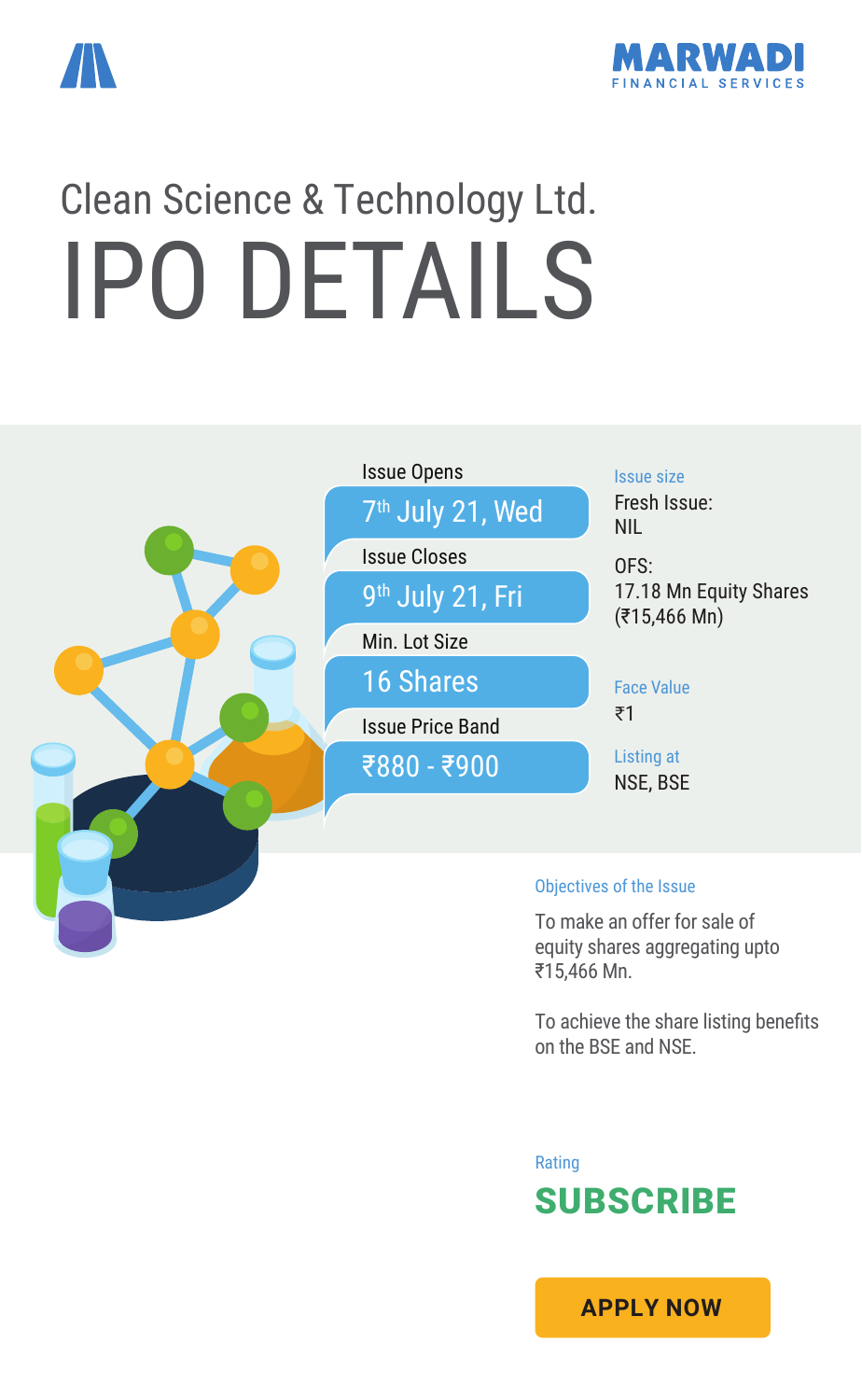



Clean Science & Technology Ltd.

# **Company Overview**

The company manufactures functionally critical specialty chemicals such as Performance Chemicals (i.e., MEHQ, BHA & AP), Pharmaceutical Intermediates (i.e.,Guaiacol & DCC), & FMCG Chemicals (i.e., 4-MAP & Anisole).





# Production Facilities

The company has two certified production facilities in India strategically located at Kurkumbh (Maharashtra), in close proximity to the JNPT port from where they export majority of their products.



## Production Capacity

The company's facilities have dedicated production lines for their products, with a combined installed capacity of 29,900 MTPA as of March 31, 2021, and capacity utilisation rates of 71.94% for Fiscal 2021.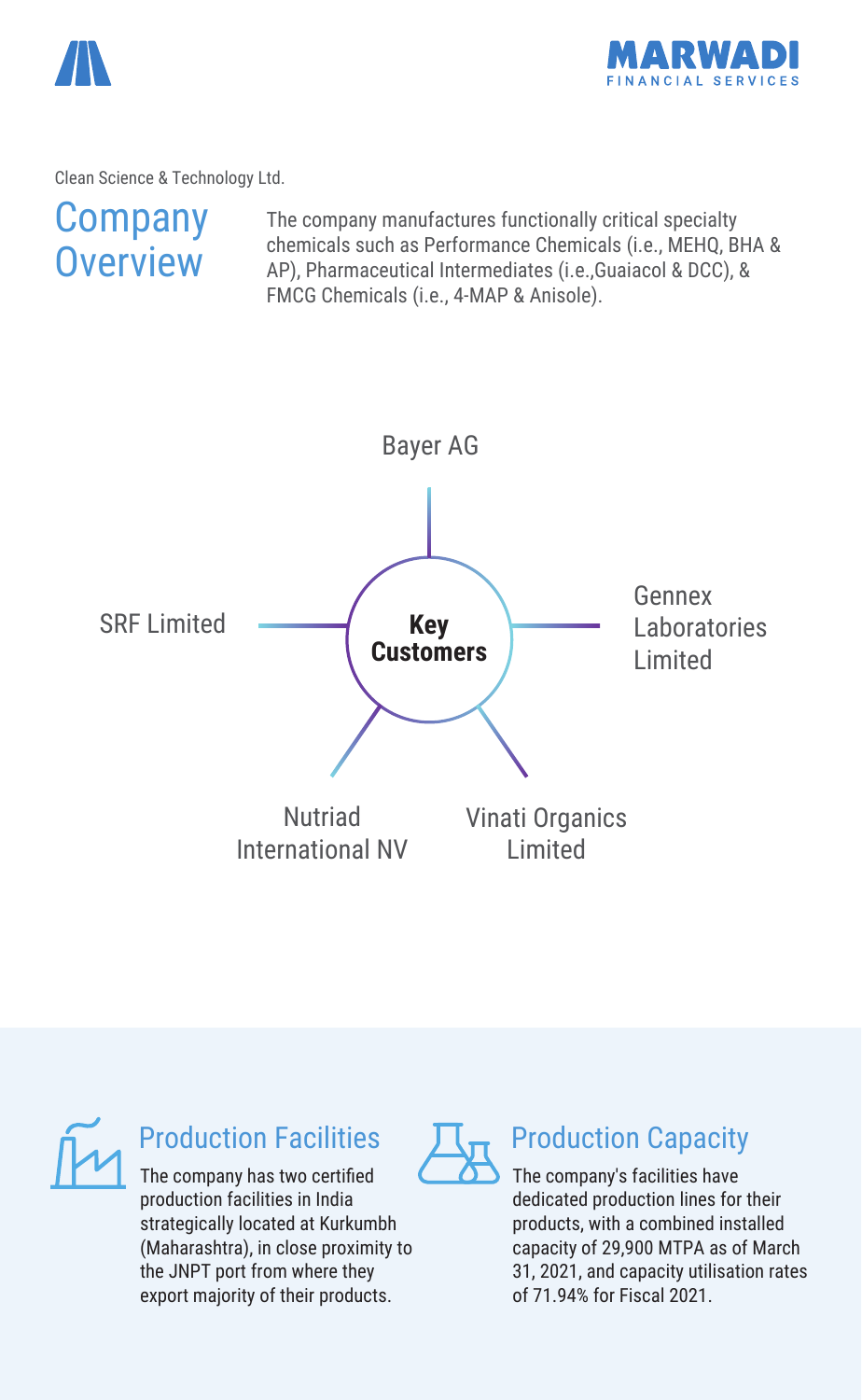



Clean Science & Technology Ltd.

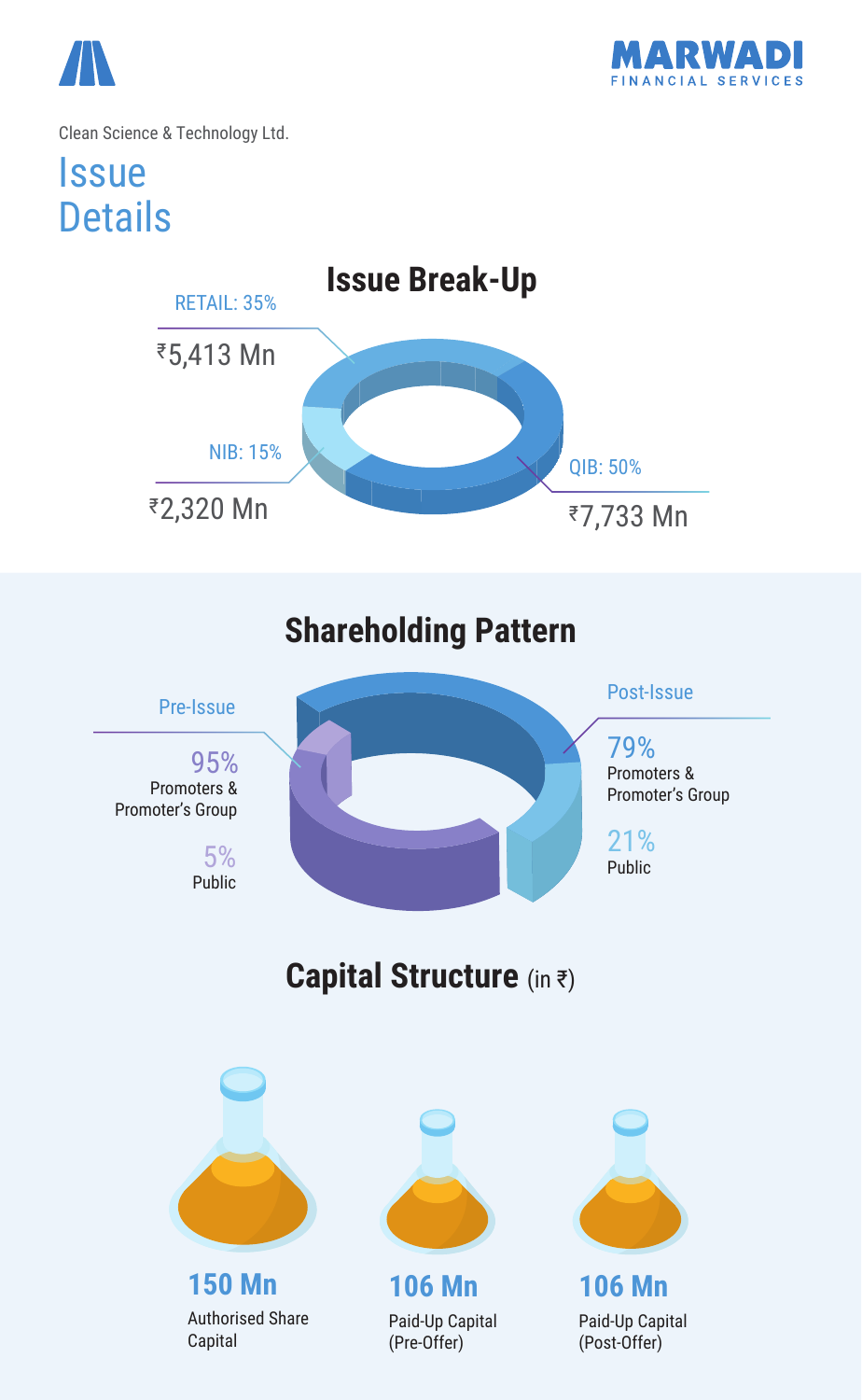



2,590

 $\frac{1}{1,984}$ 

EBIDTA PAT

EBIDTA MARGIN PAT MARGIN

51%

39%

Ō

1396

33%

Ò

44%

Clean Science & Technology Ltd.

# Valuations and Peer Comparison

**41.9 X** Atul Ltd. **75.1 X** Fine Organic Industries Ltd. **77.4 X** Vinati Organics Ltd. **48.18 X** Clean Science & Technology Ltd. Market Cap **₹95,597 Mn** Adjusted EPS **18.68** post issue basis PE FY21

# **Financial Snapshot** (in Mn ₹)